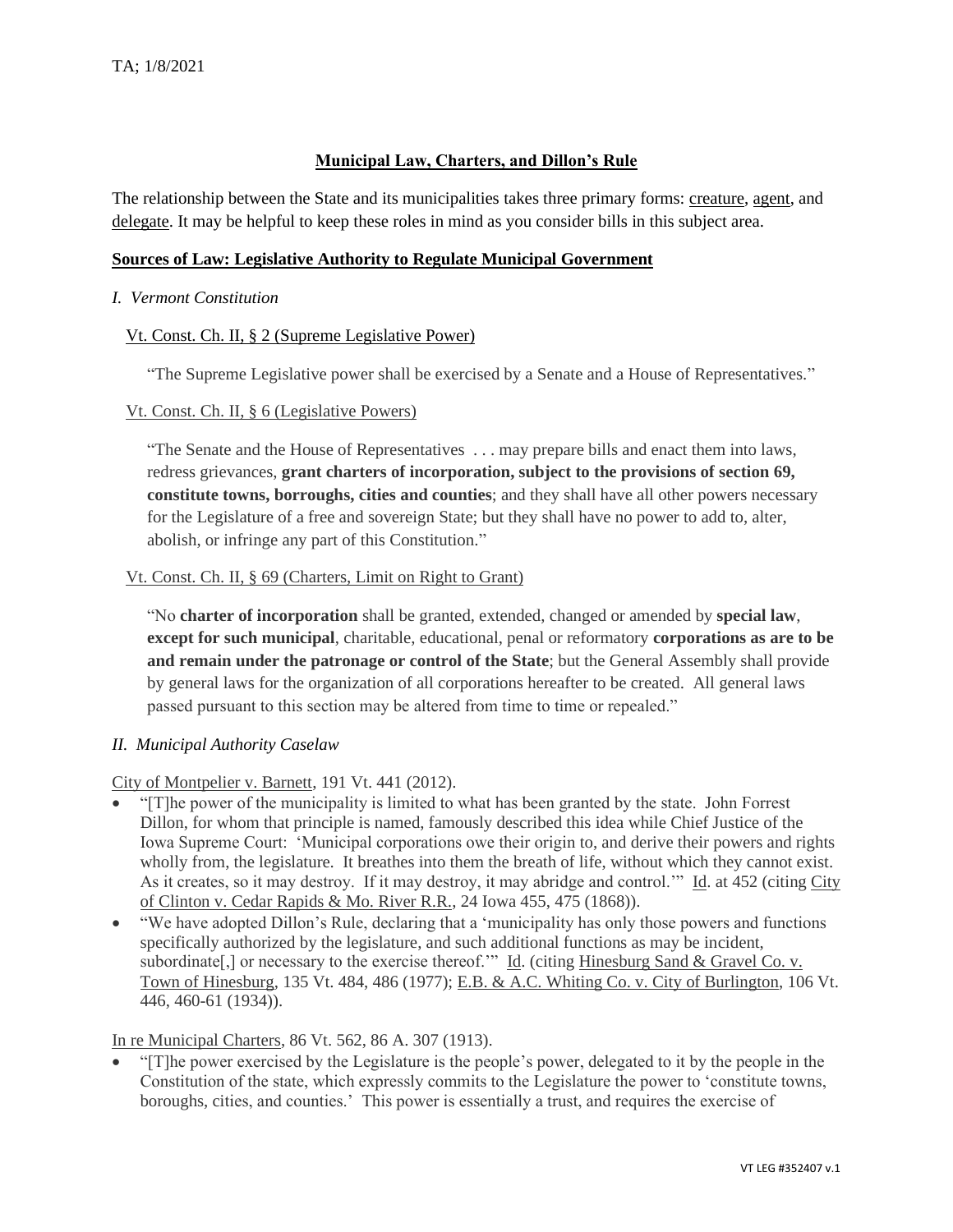judgment and discretion in its execution, and no authority is given to delegate it. The Legislature must, therefore, exercise its own judgment and discretion in its execution as far as necessary to discharge the personal trust committed to it." Id. at 308.

## **General Municipal Law- Brief Overview**

- Grants general powers available to every municipality and designs a default form of municipal government. Covers a mixture of legislative delegation and agency:
	- o Structure of government and officers;
	- o Legislative authority, ordinances, and enforcement;
	- o Finances, taxes, and indebtedness;
	- o Public services, infrastructure, lands, funds, and development.
- The municipal police powers are an area of frequent amendment and concern. These powers are mostly kept in chapter 61 of Title 24; the enumerated list of municipal police powers is in 24 V.S.A. § [2291.](https://legislature.vermont.gov/statutes/section/24/061/02291)

## **Charters- Brief Overview**

- Chartered municipalities derive specific powers from legislatively approved charters. Often, charters are a vehicle for municipalities to deviate from the demands of general law, to eliminate offices that are not necessary within the local government, or to acquire powers over issues of local concern.
- There are currently 84 chartered cities, towns, and villages; 8 solid waste districts; 10 fire/utility districts; 1 transportation authority; and 1 public safety authority.
- Charters are adopted pursuant to the procedure set in [17 V.S.A. §](https://legislature.vermont.gov/statutes/section/17/055/02645) 2645. Voters must approve the adoption of a charter proposal.
- There are principles of interpretation that apply to conflicts between charters and general law:
	- o "An established rule of statutory construction is that when two statutes deal with the same subject matter, and one is general and the other specific, the more specific statute must be given effect unless the legislature intended the general to control." Looker v. City of Rutland, 144 Vt. 344, 347 (1984).
	- o "Another relevant rule of statutory construction is that the later of two legislative provisions must prevail." Id.

## **Public Records Act**

## *I. General Framework*

- The PRA, 1 V.S.A. chapter 5, subchapter 3, grants the public a general right to inspect or copy any public record of a public agency subject to a specific procedure and series of exemptions.
- Under the PRA procedure, a public agency has specific timeframes to respond to a request depending on the scope of the request and the location and volume of the records. The default timeframe is 3 business days; the timeframe for "unusual circumstances" is 10 business days.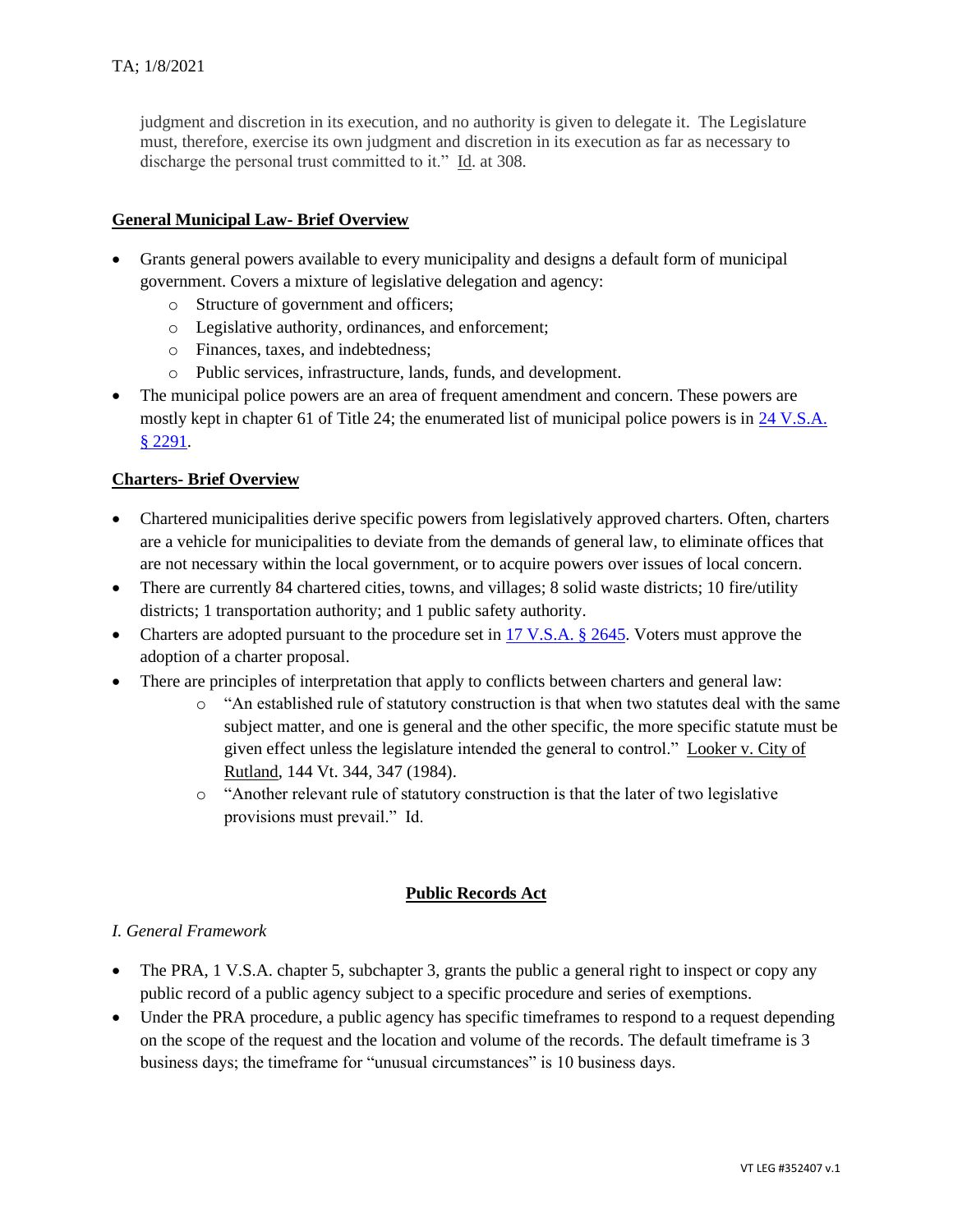- 1 V.S.A.  $\S 317(c)$  contains the enumerated PRA exemptions. There are a few that have been the subject of frequent concern and attention, including the Public Records Study Committee: Subdivisions  $(c)(5)$  (law enforcement investigations) and  $(c)(7)$  (personal documents).
- PRA exemptions are either mandatory or discretionary. Mandatory exemptions are often accompanied by the phrase "and shall be kept confidential."
- In some instances, agencies are granted the authority to adopt PRA exemptions as part of rulemaking authority. The Administrative Procedures Act specifically requires agencies to provide notice of a new PRA exemption on the cover page submitted to LCAR. LCAR will send these rules to the House and Senate Committees on Government Operations for review.
- There are 42 enumerated exemptions in the PRA, and at least 243 exemptions scattered throughout the V.S.A. These exemptions are compiled in a list by the Office of Legislative Council, and codified in Title 1 as a note to the PRA.
	- o The PRA requires the Office of Legislative Council to review and update the list every two years. The next list submission is December 2021.

## *II. Act 166 and PRA Exemption Sunsets*

- As of January 1, 2019, every new PRA exemption will be subject to a default 5-year repeal review. This review period may be extended through reenactment of the exemption, or through a provision excepting the exemption from the review. 1 V.S.A.  $\S 317(e)(1)$ .
- Records created during the period of exemption remain exempt after the repeal review, unless the exemption states otherwise. 1 V.S.A. § 317(f).

# **Open Meeting Law (OML)**

- The OML, [1 V.S.A. §§ 310–314,](https://legislature.vermont.gov/statutes/section/01/005/00312) grants the public a general right to attend the meetings of a broad array of public bodies, including boards, councils, and commissions of the State, of any agency, authority, or instrumentality of the State, of political subdivisions of the State, and any committees of those bodies.
- Under [1 V.S.A. § 313,](https://legislature.vermont.gov/statutes/section/01/005/00313) the "executive session" provision of the OML, members of a public body may close a meeting to the public only under certain circumstances and after following a specific procedure.
- *Serial meetings*. Serial meeting issues are triggered when members of a public body use a series of communications to discuss, deliberate, or take action on any item of business that is within the subject matter of the public body.

# **Vital Records**

- The State system of managing Vital Records is mostly contained in Title 18 and relates to birth and death certificates, marriage licenses, divorces and annulments, and other records relating to vital events.
- Act 46 of 2017 significantly restructured the State's vital records laws and introduced a Statewide System of records that will be administered by the State Registrar within the Department of Health. The Department of Health is given rulemaking authority to implement the Statewide System.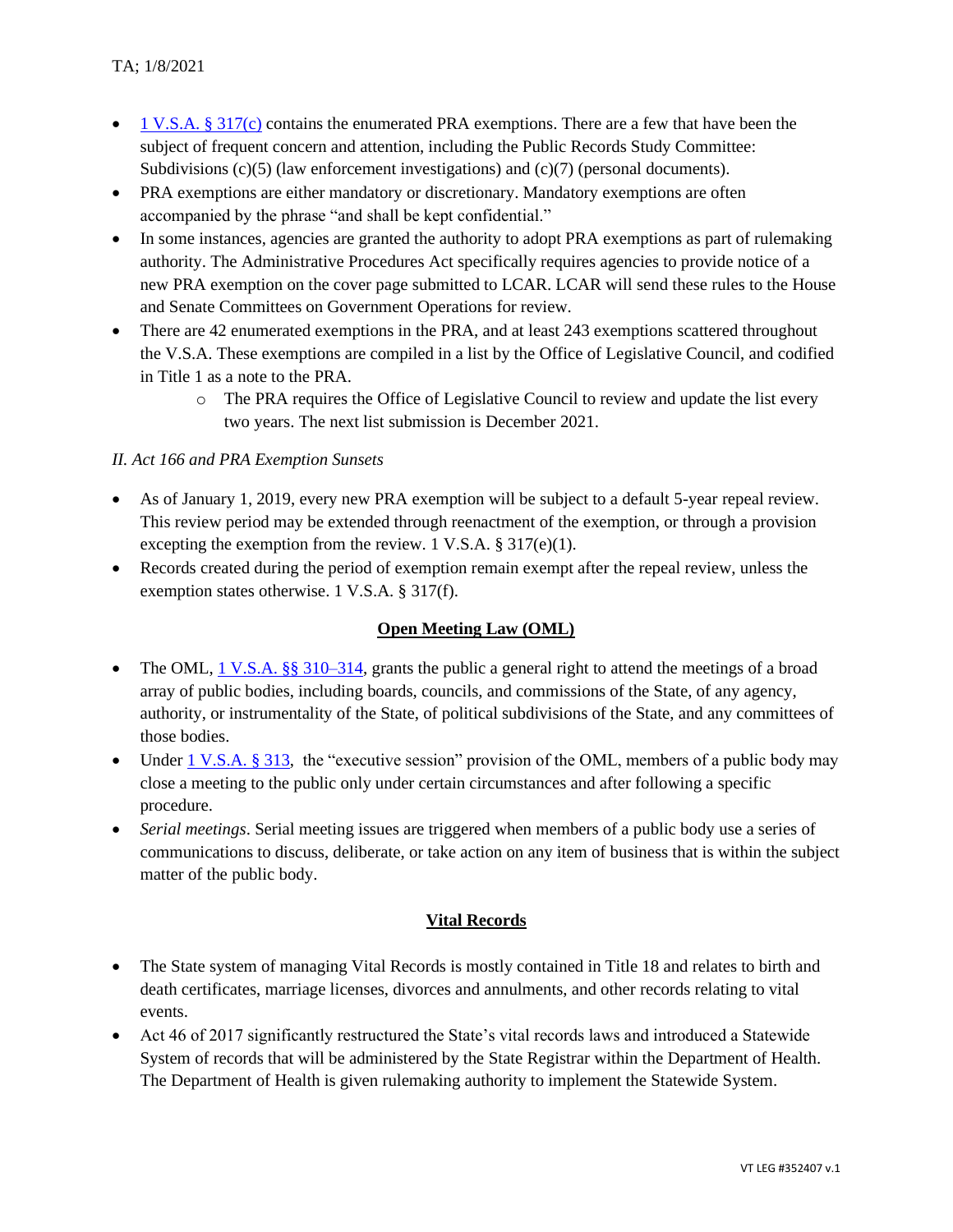- Act 46 was subsequently amended before its effective date by Act No. 11 of 2018 (Special Session), Sec. I.1-I.11 to push the effective date to July 1, 2019.
- Big picture issues addressed by the bills:
	- o Limiting the disclosure of vital record information and confidentiality.
	- o Integrity of the system; limitations on access and issuance of records.
	- o Rationalizing and centralizing the process for creation, registration, correction, and amendment of vital event certificates.
	- o Creation of the Statewide Registration System to be the sole, official repository of vital event certificate data.

#### **Temporary Provisions in Response to the COVID-19 Pandemic**

- 2020 Acts and Resolves No. 92
	- o Temporary OML Provisions:
		- suspends the requirement for a designated physical meeting location;
		- public bodies are required to use technology that permits the attendance and participation of the public, and must allow telephonic access whenever feasible; and
		- the legislative body of a municipality or school district must record any electronic meetings.
	- o Moratorium on Water and Sewer Disconnections:
		- prohibits any provider of water or sewer services from disconnecting a user during the declared state of emergency.
	- o Municipal Deadlines:
		- provides temporary authority for State Agencies to extend deadlines applicable to municipalities or regional planning commissions; and
		- **•** provides temporary authority for municipalities to waive or extend deadlines applicable to municipal permits, plans, or licenses.
- 2020 Acts and Resolves No. 106
	- o Temporary Quasi-Judicial Proceeding Provisions:
		- provides general authority for municipalities to conduct quasi-judicial proceedings through electronic means during the declared state of emergency;
		- temporarily suspends requirements for in-person inspections of property subject to a grand list appeal; and
		- provides for property inspection through electronic means.
- 2020 Acts and Resolves No. 113
	- o Temporary OML Provisions
		- authorizes municipal public bodies to post meeting notices in designated electronic locations.
	- o Transfer of Municipal Highway Funds
		- temporarily suspended the requirement that municipal highway funds be segregated from general funds; and